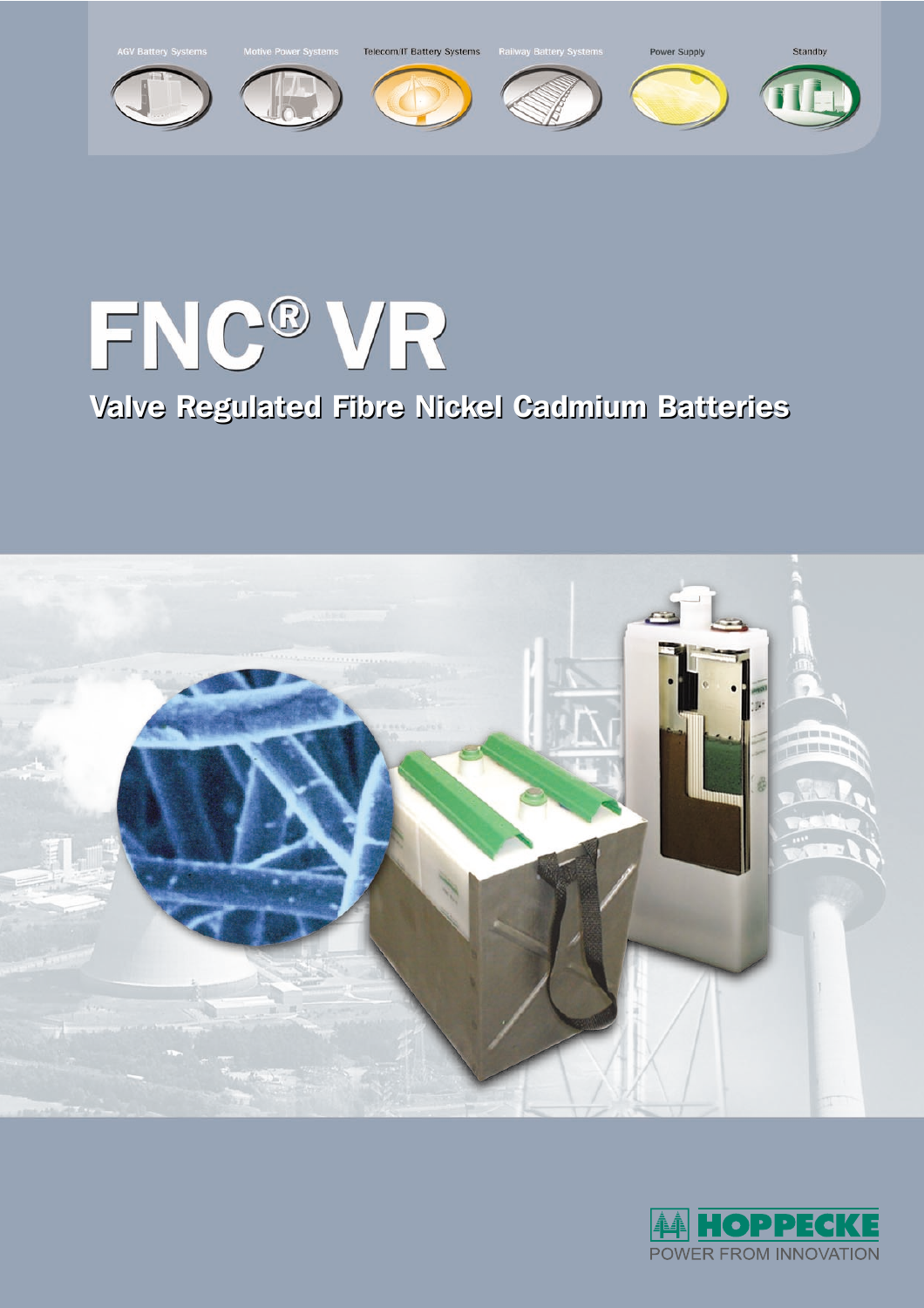

## FNC® VR

Valve regulated Nickel Cadmium Battery

The extremely low maintenance FNC® VR battery is developed in line with the HOPPECKE proven fibre matrix plate technology. The addition of the special recombinant technology of this battery to the fibre plate design gives exceptional reliability in critical applications.

The FNC® VR battery provides superior performance to other valve regulated Nickel Cadmium technologies.

Designed specifically for UPS, switchgear and other standby applications where the system must be totally reliable with minimum maintenance.

The FNC® VR batteries are used in a great variety of applications:

- in UPS
- in power stations and transformer plants
- in emergency power supply
- in telecommunication installations



### **Specifications**

- Operating temperature range: -50 °C to +60 °C
- Float Charge: 1.40 to 1.45 V/cell
- Boost Charge: 1.50 to 1.70 V/cell
- Water maintenance period 1.40 V/cell: 20 years at 20 °C
- Recharge time to 90% available capacity: 7 8 hours at normal boost charge voltage
- Low pressure valve
- Cell jar/lid: Translucent Polypropylene, optional opaque flame retardant polypropylene, UL-94 V0
- Jar/Lid seal: Welded, leak proof
- Multi cell: stainless steel tray with lifting handles
- Terminals: Nickel plated steel
- Electrode design: Nickel plated steel tab welded to the fiber structure
- Electrolyte: KOH density = 1.190 kg/l

### FNC® VR advantages

Fibre Nickel Cadmium (FNC®) technology provides the best solution for long reliable battery life with minimal maintenance.

FNC® VR

#### No maintenance

- The incorporation of a low-pressure valve and a flame arresting vent with the FNC® VR technology, recombines oxygen and hydrogen gasses inside the cell with up to 90% efficiency.
- The FNC® VR cell technology utilizes the standard FNC® flooded Nickel Cadmium battery design and offers major advantages over other valve regulated battery systems, where minimal electrolyte reserve is available
	- large electrolyte reserve to protect against dry out in the case of a charger failure
	- not susceptible to thermal runaway and can be operated over a wider temperature range.
- No water addition or filling is required over a 20 year service life when operated on float charge at 20 °C.

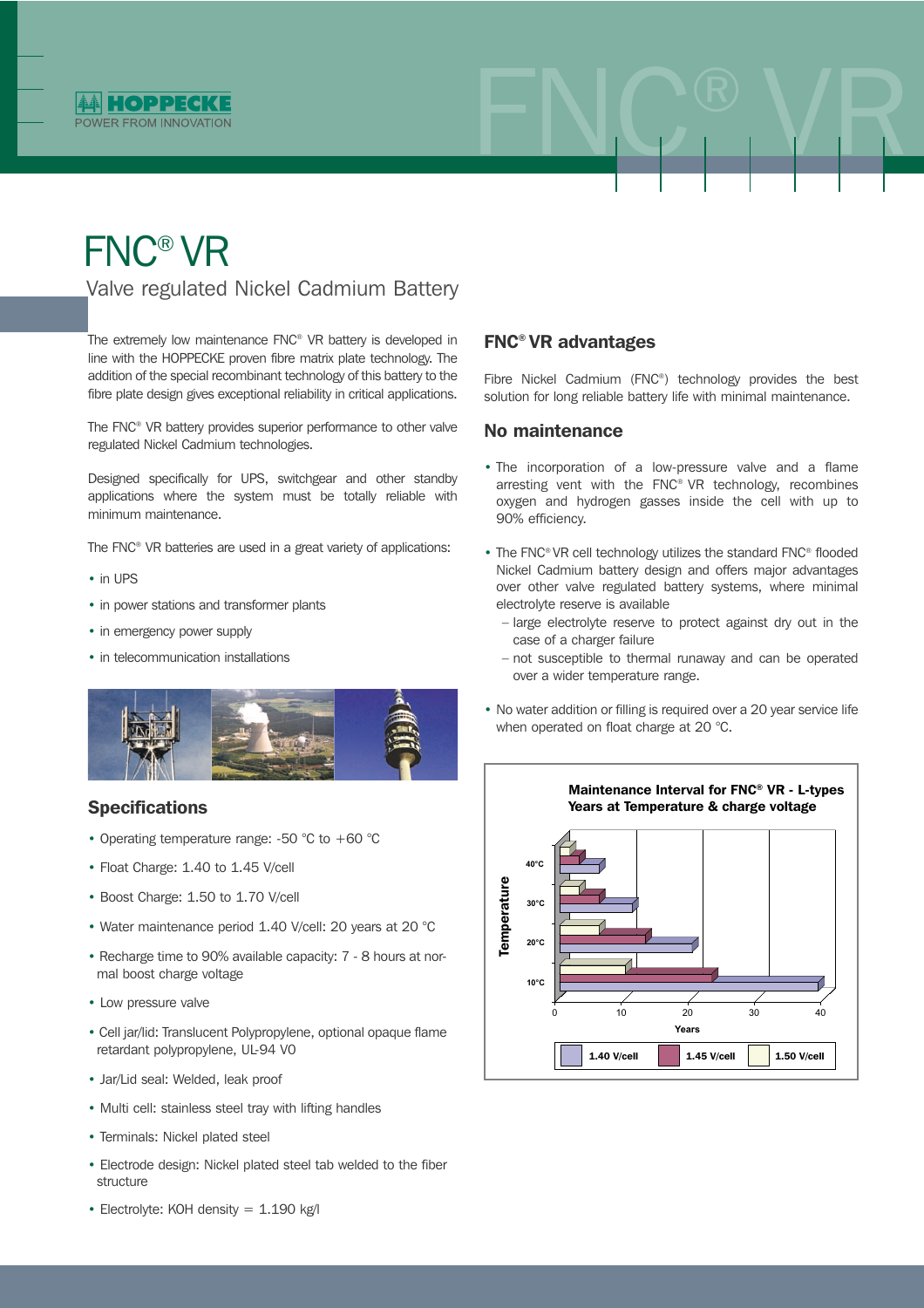

| Type                            | capacity<br>$C_{5}$<br>(Ah) | length (L)<br>(mm) | dimensions<br>weight (W)<br>(mm) | height (H)<br>(mm) | cell weight<br>with electrolyte<br>(kg) | cell weight<br>without electrolyte<br>(kg) | Amount of<br>electrolyte<br>(liter) |
|---------------------------------|-----------------------------|--------------------|----------------------------------|--------------------|-----------------------------------------|--------------------------------------------|-------------------------------------|
| $FNC^*$ VR<br>40 M              | 40                          | 47                 | 122                              | 299                | 2.6                                     | 1.6                                        | 0.84                                |
| $FNC^*$ VR<br>60 M              | 60                          | 47                 | 122                              | 299                | 2.8                                     | 2.2                                        | 0.50                                |
| FNC <sup>®</sup> VR 80 M        | 80                          | 72                 | 122                              | 299                | 4.0                                     | 2.7                                        | 1.09                                |
| <b>FNC<sup>®</sup> VR 100 M</b> | 100                         | 72                 | 122                              | 299                | 4.2                                     | 3.1                                        | 0.92                                |
| <b>FNC<sup>®</sup> VR 120 M</b> | 120                         | 92                 | 122                              | 299                | 5.4                                     | 3.7                                        | 1.43                                |
| <b>FNC<sup>®</sup> VR 140 M</b> | 140                         | 92                 | 122                              | 299                | 5.6                                     | 4.2                                        | 1.18                                |
| <b>FNC<sup>®</sup> VR 160 M</b> | 160                         | 115                | 122                              | 299                | 6.7                                     | 4.8                                        | 1.60                                |
| <b>FNC<sup>®</sup> VR 180 M</b> | 180                         | 115                | 122                              | 299                | 6.9                                     | 5.2                                        | 1.43                                |
| <b>FNC<sup>®</sup> VR 200 M</b> | 200                         | 92                 | 194                              | 299                | 8.7                                     | 6.3                                        | 2.02                                |
| <b>FNC® VR 235 M</b>            | 235                         | 92                 | 194                              | 299                | 8.9                                     | 6.8                                        | 1.76                                |
| <b>FNC<sup>®</sup> VR 265 M</b> | 265                         | 115                | 194                              | 299                | 10.5                                    | 8.0                                        | 2.10                                |
| <b>FNC® VR 300 M</b>            | 300                         | 115                | 194                              | 299                | 11.2                                    | 8.9                                        | 1.93                                |
| FNC® VR 333 M                   | 333                         | 155                | 198                              | 299                | 13.8                                    | 9.7                                        | 3.45                                |
| <b>FNC® VR 367 M</b>            | 367                         | 155                | 198                              | 299                | 14.2                                    | 10.4                                       | 3.19                                |
| <b>FNC<sup>®</sup> VR 400 M</b> | 400                         | 155                | 198                              | 299                | 14.6                                    | 11.1                                       | 2.94                                |
| <b>FNC<sup>®</sup> VR 433 M</b> | 433                         | 155                | 198                              | 299                | 14.9                                    | 11.9                                       | 2.52                                |

### Cell types available with the FNC® VR low maintenance technology

FNC® VR 40 M to 60 M are assembled in 2 to 6 cell units FNC® VR 80 M to 100 M are assembled in 2 to 5 cell units FNC® VR 120 M to 180 M are assembled in 2 to 4 cell units FNC® VR 200 M to 300 M are assembled in 2 to 3 cell units FNC® VR 333 M to 433 M are assembled in 1 to 2 cell units

cell weight cell weight cell weight cell weight cell weight cell weight Amount of capacity dimensions cell weight cell weight cell weight cell weight cell weight cell weight cell without electrolyte electrolyte (Ah) (mm) (mm) (mm) (kg) (kg) (liter) FNC® VR 22 L 22 30 122 299 1.5 1.0 0.42 FNC® VR 45 L 45 47 122 299 2.5 1.5 0.84 FNC® VR 66 L 66 47 122 299 2.7 1.9 0.76 FNC® VR 90 L 90 72 122 299 3.9 2.5 0.59 FNC® VR 110 L 110 72 122 299 4.1 2.9 1.01 FNC® VR 132 L | 132 | 92 | 122 | 299 | 5.2 | 3.3 | 1.51 FNC® VR 154 L 154 92 122 299 5.4 3.7 1.43 FNC® VR 176 L 176 115 122 299 6.4 4.3 1.76 FNC® VR 198 L | 198 | 115 | 122 | 299 | 6.9 | 5.2 | 1.43 FNC® VR 222 L 222 92 194 299 8.5 5.8 2.27 FNC® VR 259 L 259 92 194 299 8.8 6.4 2.02 FNC® VR 296 L 296 | 115 | 194 | 299 | 10.6 | 7.3 | 2.77 FNC® VR 333 L 333 1 115 194 299 10.9 7.9 2.52 FNC® VR 370 L 370 115 194 299 11.2 8.8 2.02 FNC® VR 407 L 407 | 155 | 198 | 299 | 14.1 | 10.1 | 3.36  $FNC^*$  VR 444 L  $\begin{array}{|c|c|c|c|c|c|c|c|c|} \hline \end{array}$  444 | 155 | 198 | 299 | 14.5 | 10.8 | 3.11 FNC® VR 481 L 481 155 198 299 14.8 11.5 2.77 FNC® VR 518 L 518 155 198 299 15.2 12.1 2.61

FNC® VR 22 L to 66 L are assembled in 2 to 6 cell units FNC<sup>®</sup> VR 90 L to 154 L are assembled in 2 to 5 cell units FNC<sup>®</sup> VR 176 L to 198 L are assembled in 2 to 4 cell units FNC® VR 222 L to 370 L are assembled in 2 to 3 cell units FNC<sup>®</sup> VR 407 L to 518 L are assembled in 1 to 2 cell units

Tolerances Dimensions:  $\pm 1.5$  mm Weight/Volume:  $\pm$  3%



FNC® VR